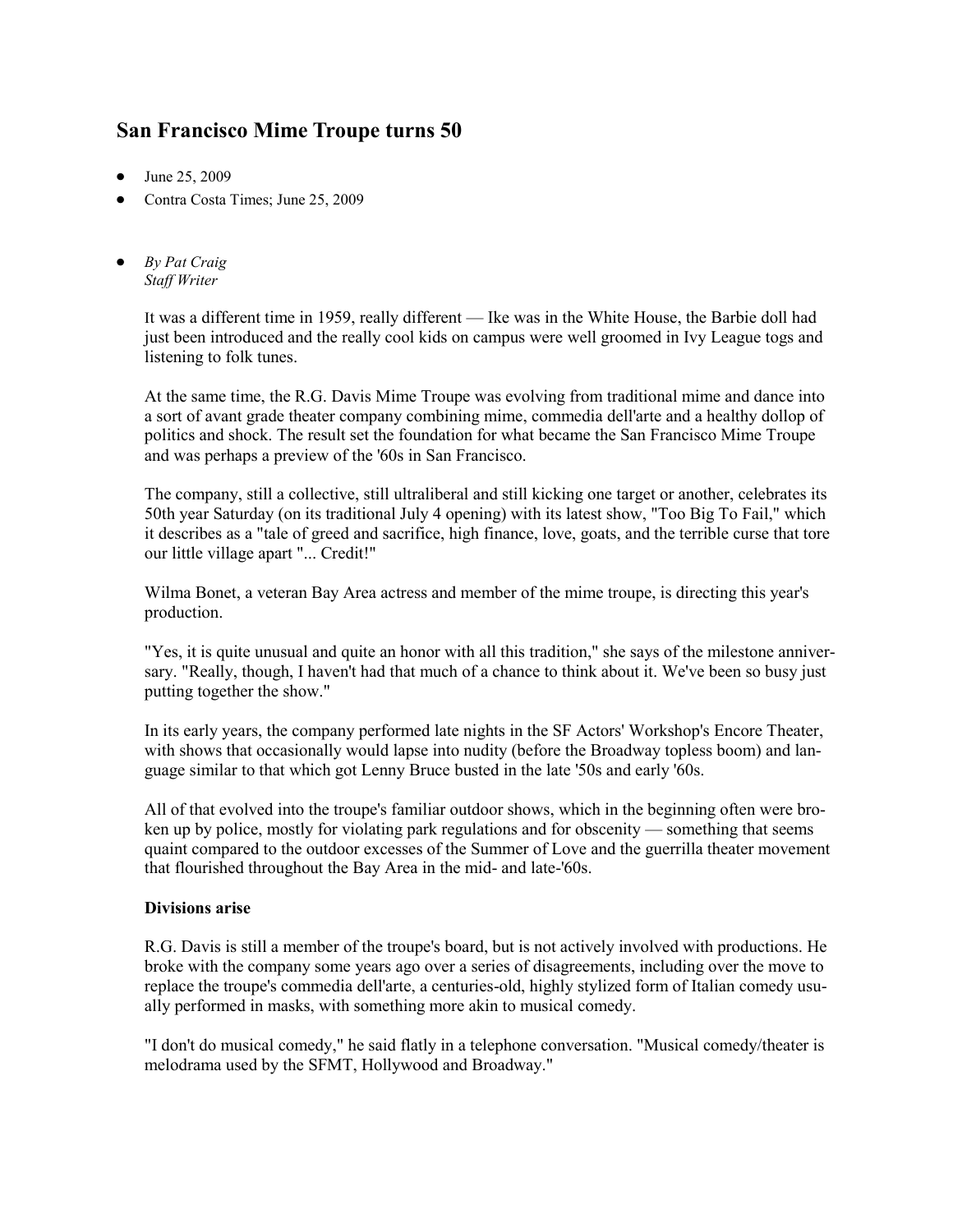Another hotly debated issue in the troupe is whether to aim its comic barbs mainly at lampoonable government personalities ("This works when the Republicans are in power but not so when the Democrats are in office," notes Davis) or delve into the issues — rather than personalities — behind social problems.

In a theater troupe that is both politically charged and geared to activism, disagreement and descent are part of the package, but through it all, the group has managed to remain vital and together for 50 years.

Internally, the group has been in an ongoing dialogue about mission and methodology, but the company has managed to show a unified external front and produce at least one show a year for the past half-century, which makes it one of the oldest theater companies in the Bay Area.

Joan Holden, whose ex-husband, Arthur, was a member of the troupe from nearly the beginning, has observed much of the company history, "as sort of a mime troupe groupie."

"I remember the first time I saw the troupe was at the Encore (Theatre) on Mason, where the Actors' Workshop was," says Holden, who has written 30 scripts for the company since the mid-'60s. "This would have been 1960 or '61, and I saw them doing commedia dell art and I had never seen that much energy on stage. I'd never seen people move like that. I fell in love with the company right there."

## **New issues**

Holden found herself at loggerheads with Davis over the commedia/melodrama question in the late '60s and '70s. She and others viewed melodrama as something of an American version of commedia, more accessible to audiences and a more flexible form to present stories. And it seemed to resonate with the audience.

"Melodrama turned out to have this undreamed-of power," she said. Holden says she and many mime troupe members found the form much more flexible and adaptable to addressing the issues at hand, particularly to an American audience more familiar with the form of melodrama than with commedia and its stylized costumes, conventions and stock characters.

Right around this time, she added, the troupe found itself "mobbed by the women's movement," and discovered feminist issues also needed a voice in the troupe's productions. "The passions of the play were usually incendiary and we would see radical lesbians start necking in the back of the crowd with their shirts off. We got giant crowds and found we had tapped into something huge and very powerful, speaking the zeitgeist."

Throughout the '60s and '70s, particularly in the Vietnam War era, The Mime Troupe toured extensively and was a particularly hot ticket on college campuses, where veteran performer Dan Chumley became acquainted with the group. He wound up joining it from 1967 to 2003.

"I was at Harvard University and they came in the middle of the whole Vietnam War thing. And I became a technician because one guy quit, so I dropped out and traveled with them; it seemed reasonable at the time," says Chumley. "The hardest part was telling my dad I was dropping out of Harvard to travel with the mime troupe, but it was just as good of an education."

The experience taught him "an important new way of looking at life."